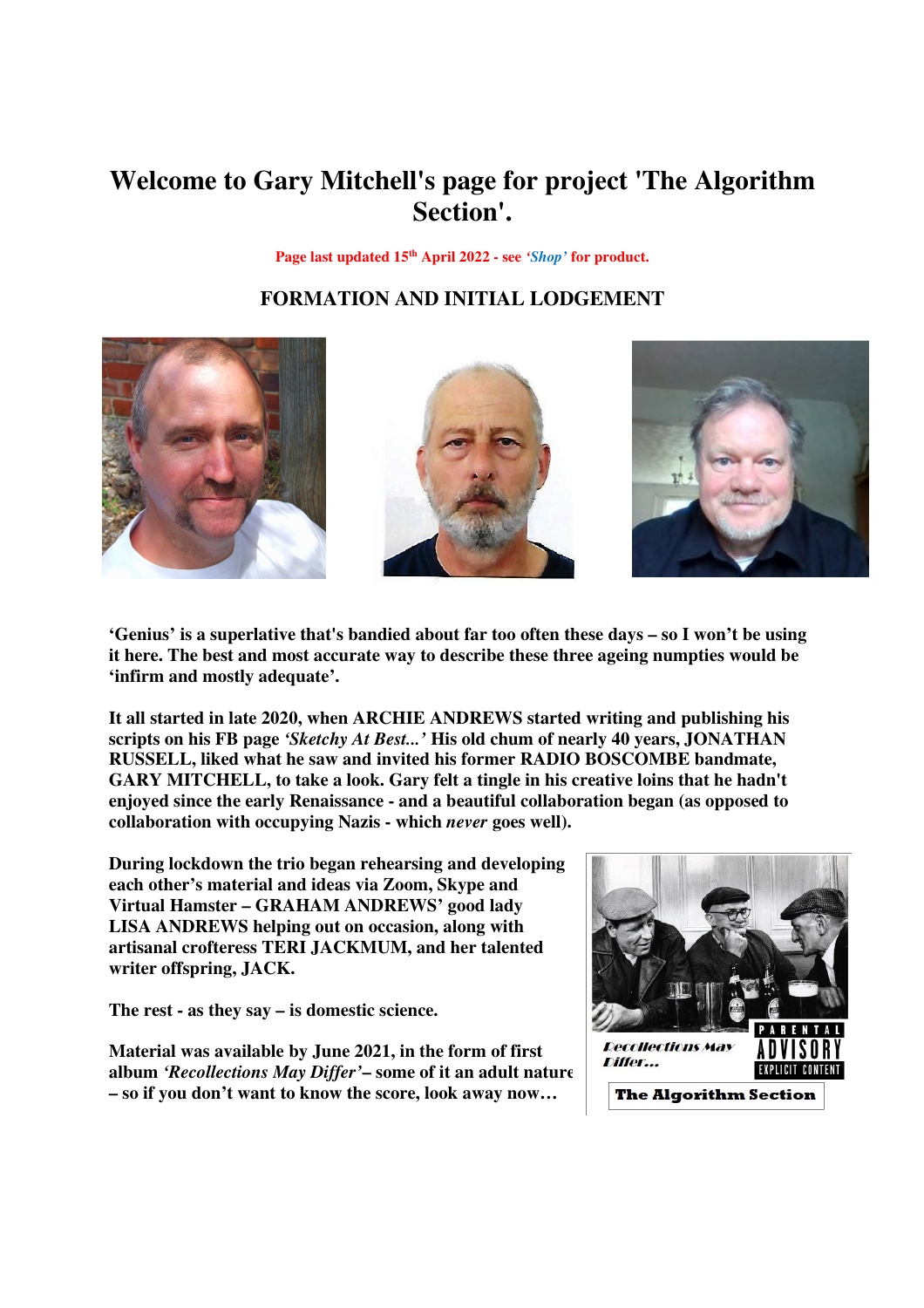**Following the success of** *'Recollections'* **– still available as a CD or download – the group reassembled in September 2021, at ARCHIE'S, to work on new material, as well continuing to record and liaise online, via Virtual Hamster (other CGI'd rodents are available).** 

**The results were released in December 2021, in time to populate Santa's bulging sack for < GOSUB = INSERT PREFERRED NAME OF NORTHERN HEMISPHERE MIDWINTER FESTIVAL HERE = /GOSUB>.** 



**Called,** *'Tales From A Simpler Time'***, it contains some thought-revoking experimental themed content – in addition to more conventional jokes about ladies' underwear and bodily functions. 'We're using more digital technology', explains electronics wizard ARCHIE. 'Without neglecting traditional, artisanal, analogue, craft techniques', added grumpy old GARY. 'Can I please have another** *'Toffee Crisp'***?'\* JONATHAN, meanwhile, politely demanded.** 

### **MOVING FORWARD**

**The group are taking a pause to develop new ideas and material… rather than repeat themselves. Unless, of course, they get offered lots of money so to do…** 

#### **WATCH THIS SPACE!!!!**

**\*Other chocolate bars are available. Always read the label. Over 18s only, terms and conditions apply. Not available in the ROI.** 

### **BIBLIOGRAPHIC STUFF (only complete takes included – does not include demos before group's formation or remixes or twerking)**

**RADIO BROADCAST, 06/04/2022, Bournemouth ('Hope FM' studio). PERSONNEL: Gary and Archie plus poet Ella Prentice. Dan Withy flying the desk (Facebook Pages/ ). ITEMS RECORDED: Official recordings of 'Livewire Live' broadcast (c.120:00 total). The Registry Office (5:47) / Oh When The Cursed Night Fell On Me Hard (2:01) / Phone Call 2 (3:53) and broadcast versions of The Dissident (Radio Edit) / The Meeting / The Interview / The Candidates / David's In The Attic / The Questionnaire NOTES: Promoting the albums and talking about that morning's script and planning meeting – plus guest poet.** 

**RECORDING SESSION, 16/11/2021, Southampton, Archie's House. PERSONNEL: Archie Andrews ( Facebook Pages/) ITEMS RECORDED: Basingstoke Breeze Jingle NOTES: Finished - ready for album number 3.** 

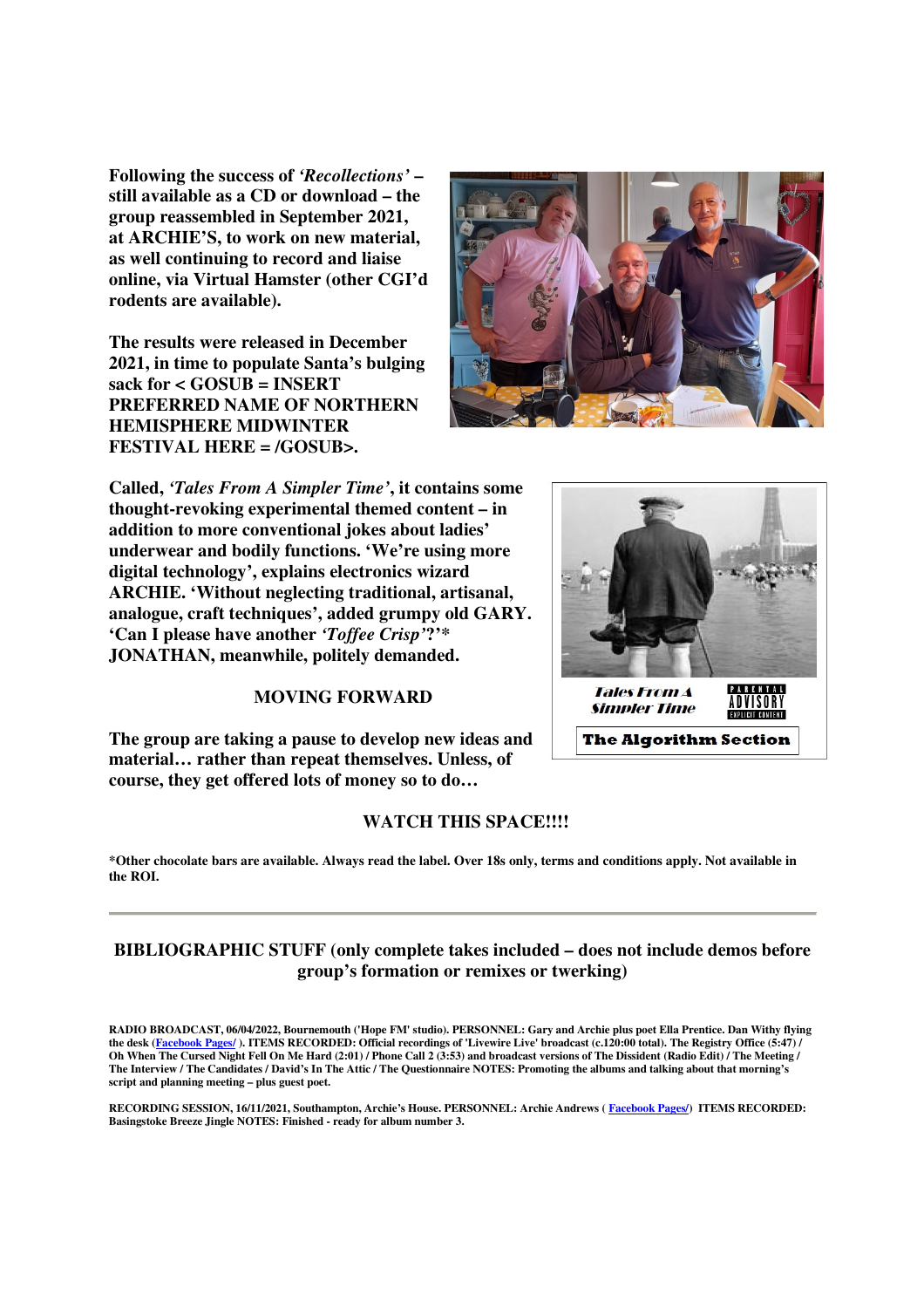**RECORDING SESSION, 23/01/2022, Bournemouth, Anne Lydon's House,. PERSONNEL: Anne Lydon, Theresa Smith ( Facebook Pages/) ITEMS RECORDED: Basingstoke Breeze Vox NOTES: Another guest appearance by Gary and Jon's long-time comedy pal for forthcoming album.** 

**RECORDING SESSION, 16/11/2021, Southampton, Archie's House. PERSONNEL: Archie Andrews ( Facebook Pages/) ITEMS RECORDED: A Christmas Carol (1:48) NOTES: NSFR festive fun…** 

**RECORDING SESSION, 12/12/2021, Southampton, Archie's House. PERSONNEL: Gary Mitchell ( Facebook Pages/) ITEMS RECORDED: The Job Centre (5:01) NOTES: Darth Vader goes to the job centre… finished** 

**RECORDING SESSION, 12/11/2021, Southampton, Archie's House. PERSONNEL: Gary Mitchell ( Facebook Pages/) ITEMS RECORDED: The Job Centre (demo 2) (4:40) NOTES: Darth Vader goes to the job centre… fagain.** 

**RECORDING SESSION, 02/11/2021, Bournemouth, Gary's House. PERSONNEL: Gary Mitchell ( Facebook Pages/) ITEMS RECORDED: The Job Centre (Demo) (5:32) NOTES: Darth Vader goes to the job centre…** 

**RECORDING SESSION, 17-20/10/2021, Bournemouth, Anne Lydon's House, Southampton, Archie's House, Bournemouth, Gary's House. PERSONNEL: Anne Lydon, Theresa Smith, Archie Andrews ( Facebook Pages/) ITEMS RECORDED: Practically Perfect Inserts / Practically Perfect (2:00) NOTES: Guest appearance by Gary and Jon's long-time comedy pal..** 

**RECORDING SESSION, 10-11/10/2021, Southampton, Archie's House. PERSONNEL: Archie Andrews ( Facebook Pages/) ITEMS RECORDED: Parental Concern (3:21) / Para-Psychology (3:49) / The Announcement (0:49) NOTES: Re-production work.** 

**RECORDING SESSION, 28-28/09/2021, Southampton, Archie's House, Gary's House, Bournemouth. PERSONNEL: Archie Andrews ( Facebook Pages/) Gary Mitchell ( Facebook Pages/) ITEMS RECORDED: Full Board (4:11) / The Sermon (3:05) / The Sermon (Posh Version) (3:50) NOTES: Former finished – also re-production work.** 

**RECORDING SESSION, 26/09-05/10/2021, Southampton, Archie's House, Bournemouth, Gary's House. PERSONNEL: Gary Mitchell ( Facebook Pages/) ITEMS RECORDED: Apology (1:53) / Arrival (1:37) / Disney Bit (1:34) / Temptation (3:52) / Teri's Triumph (3:08) / Watching The Detectives (3:08) NOTES: Finishing mixing..** 

**RECORDING SESSION, 25/09/2021, Southampton, Archie's House, Gary's House, Bournemouth. PERSONNEL: Archie Andrews ( Facebook Pages/) Gary Mitchell ( Facebook Pages/) ITEMS RECORDED: A Star Is Born (4:33) / Practically Perfect (Inserts) NOTES: Former finished – also re-production work.** 

**RECORDING SESSION, 18-19/09/2021, Southampton, Archie's House. PERSONNEL: Archie Andrews ( Facebook Pages/), ITEMS RECORDED: The Agency (5:29) / The Interview (3:40) / Deathectomy (2:25) NOTES: Finished.** 

**RECORDING SESSION, 15/09/21, Southampton, Archie's House, PERSONNEL: Archie Andrews ( Facebook Pages/), Gary Mitchell ( Facebook Pages/), Jonathan Russell ( Facebook Pages/). ITEMS RECORDED: Arrival / Apology / Temptation / Disney Bit / Watching The Detectives / Teri's Triumph / Full Board / A Star is Born / The Agency (Inserts) / Parental Concern. NOTES: Another intense day of rehearsal and preliminary recording.** 

**RECORDING SESSION, 14/09/21, Southampton, Archie's House, PERSONNEL: Archie Andrews ( Facebook Pages/), Gary Mitchell ( Facebook Pages/), Jonathan Russell ( Facebook Pages/). ITEMS RECORDED: Deathechtomy / The Interview / The Sermon (Version 1) / The Sermon (Version 2) / Practically Perfect / The Agency / Para-Psychology NOTES: An intense day of rehearsal and preliminary recording.** 

**RECORDING SESSION, 31/08/2021-03/09/21, Southampton, Archie's House, Bournemouth, Gary's House. PERSONNEL: : Gary Mitchell ( Facebook Pages/), Archie Andrews ( Facebook Pages/). ITEMS RECORDED: Will In NYC (5:01) NOTES: Odd bitza sessions making up finish and revamped versions.** 

**RECORDING SESSION, 18/08/2021-30/08/21, Southampton, Archie's House, Bournemouth, Gary's House. PERSONNEL: : Gary Mitchell ( Facebook Pages/), Archie Andrews ( Facebook Pages/), Lisa Andrews ITEMS RECORDED: All Our Yesterdays, Pt 1 (3:13) / All Our Yesterdays, Pt 2 (3:20) / Holmes In Hospital (3:29) / The Trial (1:57) NOTES: Odd bitza sessions making up finish and revamped versions.** 

**RECORDING SESSION, 15/08/2021, Bournemouth, Gary's House. PERSONNEL: Gary Mitchell ( Facebook Pages/) ITEMS RECORDED: The Announcement (0:51) / The Announcement (Archies's Demo) (1:01) / The Trial (Demo 3) (1:53) / Railway Announcement (0:55) NOTES: More oral scribbling….** 

**RECORDING SESSION, 13/08/2021, Southampton, Archie's House. PERSONNEL: Archie Andrews ( Facebook Pages/) ITEMS RECORDED: The Proctologist (Edit 130821) (5:11) / All Our Yesterdays, Pt 1. (3;18) / All Our Yesterdays, Pt 2 (3:33) NOTES: Radical editing** 

**RECORDING SESSION, 11/08/2021, Bournemouth, Gary's House. PERSONNEL: Gary Mitchell ( Facebook Pages/) ITEMS RECORDED: Music Hall Ditty (Demo 1) (1:41) / Music Hall Ditty (Demo 2) (1:28) NOTES: The season of the demos begins….** 

**RECORDING SESSION, 25/07/2021, Bournemouth, Gary's House. PERSONNEL: Gary Mitchell ( Facebook Pages/) ITEMS RECORDED: The Trial (Demo 2) (1:40) NOTES: The season of the demos begins….** 

**RECORDING SESSION, 13/07/2021, Southampton, Archie's House. PERSONNEL: Archie Andrews ( Facebook Pages/) ITEMS RECORDED: The Trial (Demo 1) (2:24) NOTES: Tentative start on album two.** 

**RECORDING SESSION, 11/06/2021, Bournemouth, Gary's House. PERSONNEL: Gary Mitchell ( Facebook Pages/) ITEMS RECORDED: End Piece NOTES: Final re-dubs.**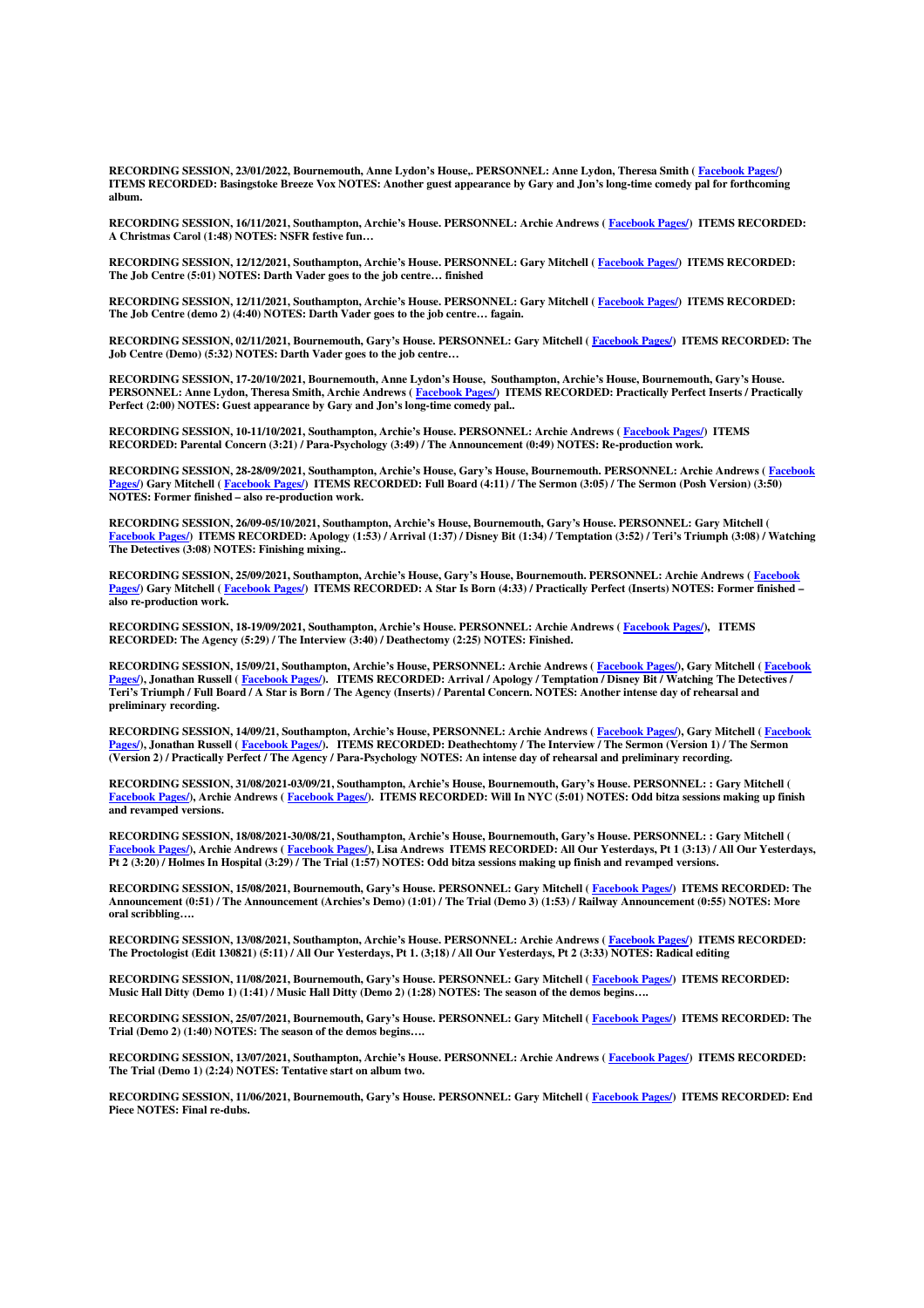**RECORDING SESSION, 10/06/2021, Southampton, Archie's House. PERSONNEL: Archie Andrews ( Facebook Pages/) ITEMS RECORDED: Translator (05:07) / Othello (1:39) NOTES: Final mixes.** 

**RECORDING SESSION, 09/06/2021, Southampton, Archie's House. PERSONNEL: Archie Andrews ( Facebook Pages/), Lisa Andrews ITEMS RECORDED: The Questionnaire (04:26) / The Candidates (3:15) / Women's Health (2:41) NOTES: In a separate session across England – Archie does the final mixes.** 

**RECORDING SESSION, 09/06/2021, Bournemouth, Gary's House. PERSONNEL: Gary Mitchell ( Facebook Pages/ ) , Jonathan Russell ( Facebook Pages/ ). ITEMS RECORDED: Translator (Inserts) / Othello (Inserts) / The Questionnaire (Inserts) /The Candidates (Inserts) / Women's Health (Inserts) / Macbeth In Therapy (Inserts) NOTES: Finalising the first CD…** 

**RECORDING SESSION, 02/06/2021, Bournemouth, Gary's House. PERSONNEL: Gary Mitchell ( Facebook Pages/ ). ITEMS RECORDED: End Piece (1:06) NOTES: Planning the first CD…** 

**RECORDING SESSION, 26-30/05/2021, Bournemouth, Gary's House. PERSONNEL: Gary Mitchell ( Facebook Pages/ ). ITEMS RECORDED: Tags NOTES: Audio drafting…** 

**RECORDING SESSION, 26-30/05/2021, Southampton, Archie's House. PERSONNEL: Archie Andrews ( Facebook Pages/ ). ITEMS RECORDED: Interpreter (Demo #2) (4;48) /The Questionnaire (Demo) (4:46) / The Candidates (Demo) (3:39) NOTES: Audio drafting…** 

**RECORDING SESSION, 25-26/05/2021, Southampton, Archie's House / Bournemouth, Gary's House PERSONNEL: Archie Andrews ( Facebook Pages/ ) / Gary Mitchell ( Facebook Pages/ ) . ITEMS RECORDED: Coming Up #3 (0:31) NOTES: Re-done with FX** 

**RECORDING SESSION, 5/05/2021, Southampton, Archie's House PERSONNEL: Archie Andrews ( Facebook Pages/ ) ITEMS RECORDED: Turd Polish (4:05) NOTES: Twerks** 

**RECORDING SESSION, 23/05/2021, Southampton, Archie's House PERSONNEL: Archie Andrews ( Facebook Pages/ ), Lisa Andrews ITEMS RECORDED: Coming Up #2 (Alternate) / David's In The Attic (4:05) NOTES: Twerks and remakes additions** 

**RECORDING SESSION, 22/05/2021, Southampton, Archie's House PERSONNEL: Archie Andrews ( Facebook Pages/ ), Gary Mitchell (Facebook Pages/ ). ITEMS RECORDED: Turd Polish (First version) (4:14) / Naval gazing (3:46) /Coming Up (Pt 1 -9) NOTES: The first ever face-to-face recording…** *'Coming Up'* **a series of links.** 

**RECORDING SESSION, 17/05/2021, Bournemouth, Gary's House. PERSONNEL: Gary Mitchell ( Facebook Pages/ ). ITEMS RECORDED: The Guided Walk (Pts 1-7) (Demo) (10:00) NOTES: Audio drafting…** 

**RECORDING SESSION, 14/05/2021, Southampton, Archie's House PERSONNEL: Archie Andrews ( Facebook Pages/ ). ITEMS RECORDED: The Wish (01:02) NOTES: Mock record ad…** 

**RECORDING SESSION, 11/05/2021, Southampton, Archie's House / Bournemouth, Gary's House PERSONNEL: Archie Andrews ( Facebook Pages/ ) / Lisa Andrews, Gary Mitchell ( Facebook Pages/ ) . ITEMS RECORDED: The Down And Out (2:58) NOTES: A ducking dark one.** 

**RECORDING SESSION, 09-10/05/2021, Southampton, Archie's House / Bournemouth, Gary's House PERSONNEL: Archie Andrews ( Facebook Pages/ ) / Lisa Andrews, Gary Mitchell ( Facebook Pages/ ) . ITEMS RECORDED: You're In Everything (4:48) NOTES: The curse of two 'female' voices avoided by using a genuine girl… subsequently mixed into a 'radio' version, as if heard over the wireless.** 

**RECORDING SESSION, 07/05/2021, Southampton, Archie's House PERSONNEL: Archie Andrews ( Facebook Pages/ ). ITEMS RECORDED: The Wish (03:13) NOTES: Final version…** 

**RECORDING SESSION, 06/05/2021, Southampton, Archie's House. PERSONNEL: Archie Andrews ( Facebook Pages/ ). ITEMS RECORDED: The Phone Call (Version 2) (05:25) NOTES: A Mafia call goes to the wrong man… The preferred version.** 

**RECORDING SESSION, 06/05/2021, Bournemouth, Gary's House. PERSONNEL: Gary Mitchell ( Facebook Pages/ ). ITEMS RECORDED: You're In Everything (Demo) (04:47) NOTES: Prequel to** *Naval Gazing'***…** 

**RECORDING SESSION, 05/05/2021, Southampton, Archie's House PERSONNEL: Archie Andrews ( Facebook Pages/ ) ITEMS RECORDED: The Down And Out ( Demo) (3:15) NOTES: I wish I could fly…** 

**RECORDING SESSION, 03/05/2021, Southampton, Archie's House / Bournemouth, Gary's House PERSONNEL: Archie Andrews ( Facebook Pages/ ) / Lisa Andrews, Gary Mitchell ( Facebook Pages/ ) . ITEMS RECORDED: The Customer (Demo) (0:56) / The Customer (1:46) NOTES: The bell re-done and re-named** 

**RECORDING SESSION, 01/05/2021, Southampton, Archie's House PERSONNEL: Archie Andrews ( Facebook Pages/ ) ITEMS RECORDED: Translator (2nd Demo) (4:30) NOTES: Archie takes charge of mock Italian…** 

**RECORDING SESSION, 29/04/2021, Southampton, Archie's House PERSONNEL: Archie Andrews ( Facebook Pages/ ) / Lisa Andrews. ITEMS RECORDED: The Bell (Demo) (0:36) NOTES: Archie ropes Graham's wife in…** 

**RECORDING SESSION, 24-5/042021, Southampton, Archie's House / Bournemouth, Gary's House / Alderbury, Jon's House PERSONNEL: Archie Andrews ( Facebook Pages/ ), Gary Mitchell ( Facebook Pages/ ) Jonathan Russell ( Facebook Pages/ ). ITEMS RECORDED: Downing Street (4:20) NOTES: Zoom parts, merged blah blah b…** 

**RECORDING SESSION, 20-23/042021, Southampton, Archie's House / Bournemouth, Gary's House. PERSONNEL: Archie Andrews ( Facebook Pages/ ). Gary Mitchell ( Facebook Pages/ ). ITEMS RECORDED: The Meeting (Penultimate Version) ( 4:44) / The Meeting (4:32) NOTES: Separate parts, merged…**